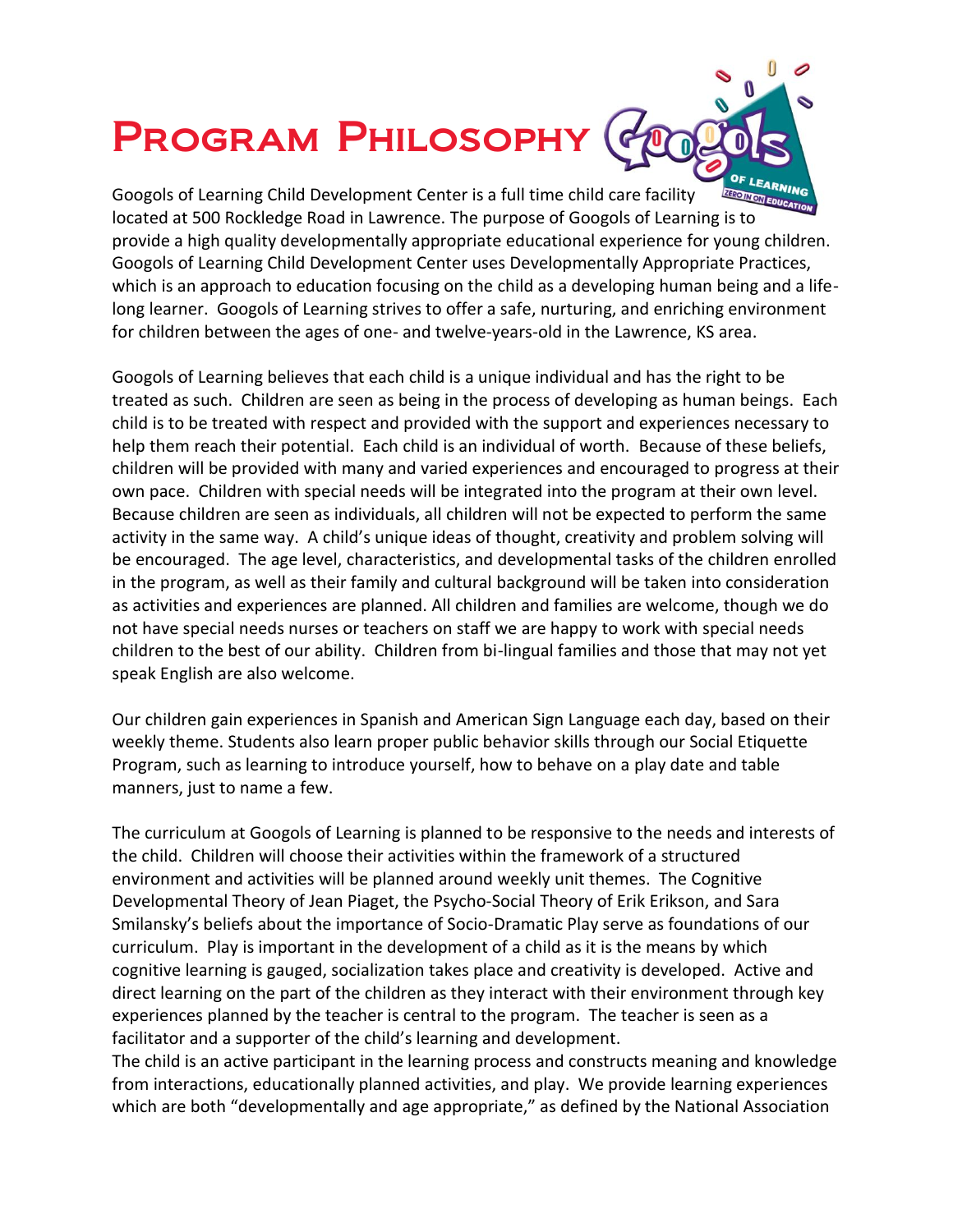## Googols of Learning Philosophy of Early Childhood Education

for the Education of Young Children (NAEYC). We provide meaningful and relevant learning experiences and use Creative Curriculum's portfolios to evaluate each child's individual progress. We observe and record our findings and share them with families during Parent/Teacher conferences which occur two times a year during fall and spring semesters. Children will have many opportunities for practical life experiences and will be encouraged to develop their own basic life skills.

In meeting the purpose of Developmentally Appropriate Practices, Googols of Learning will strive to understand three main things, child development generally, each individual child in our classrooms, and each child's family and cultural background A curriculum is provided that enhances the social, intellectual, physical, and emotional development of each child. Googols of Learning will provide an environment where there is acceptance, respect, caring, and encouragement. In the warmth of this setting we hope to help the child develop a positive attitude toward learning, responsibility, self-discipline, self-regulation, and self-esteem. We show respect for the child and the child's family always. We cooperate with and support the educational efforts at home.

In addition, we may also use any of the following methods to promote behaviors that are beneficial to the child's development including: inductive guidance; which would explain their behavior, ask them to take responsibility for their own actions, encourage empathy, and learning rules; suggestion or redirection; encouraging positive behaviors/reinforcers; modeling; setting limits; use of logical and natural consequences, ignoring harmless behaviors, and help with problem solving. The goal is to help teach waiting and patience and by extension, selfregulation.

The idea is that this option helps the child learn to 'self-regulate' when they have feelings of frustration or anger and are still learning the various coping mechanisms. We understand children are still learning to use their words and learning problem-solving techniques to use for conflicts with peers. The use of a 'safe-zone' is completely dictated by the child.

Lawrence is a diverse community and as such Googols of Learning welcomes the sharing of customs and activities of all cultures. We encourage families to share their traditions with our enrolled students. Our center teaches acceptance of diversity and respect for all people regardless of race, nationality, family type, disability, or religious or non-religious preference. Staff will plan activities especially for major holidays, such as Halloween, Thanksgiving, and Valentine's Day. We also explore a variety of winter holidays. If there are children or staff members, who do not participate in specific holiday traditions due to custom or belief, they may choose to participate in another center based activity or keep their child home from the program for that particular day or activity. Googols believes there is a difference between learning about a holiday and celebrating it in a spiritual way. Our focus is to expose the children to the world around them and make these learning experiences. Please feel free to bring in items to share, help our teachers label areas in the classroom in your child's native language, or share food, music, and other traditional objects with your child's class. We would